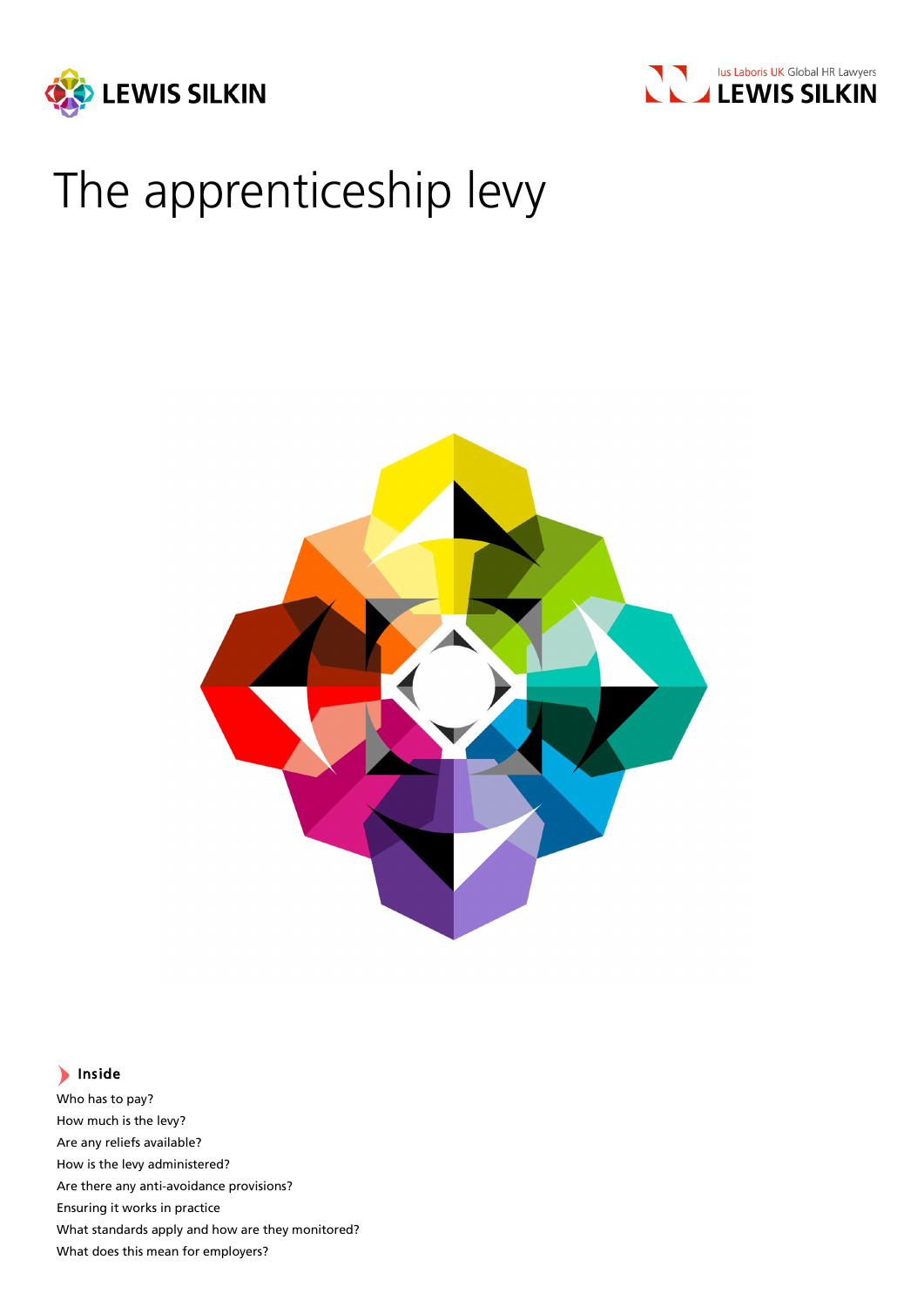

#### **Introduction**

The Government is committed to boosting productivity by increasing the quantity and quality of apprenticeships - it aims to create three million apprenticeships by 2020 and introduce new apprenticeship standards. To help to fund this initiative, the apprenticeship levy was introduced on 6 April 2017. Employers with a wage bill of more than £3 million now pay an annual levy of 0.5%.

This Inbrief provides an overview of how the apprenticeship levy works and what it means in practice for employers.

#### Who has to pay?

The levy applies across all sectors to all employers in the United Kingdom with a gross wage bill in excess of £3 million. For "connected" companies, the levy is payable if the aggregate wage bill exceeds £3 million. Broadly speaking, companies are "connected" if one has control over the other or if both companies are under the control of the same person.

#### How much is the levy?

The levy is charged at a rate of 0.5% of an employer's total gross UK wage bill (excluding benefits in kind). This is the total amount of all employees' earnings (including wages, commission and bonuses) subject to Class 1 secondary National Insurance contributions, but ignoring the employer National Insurance contribution thresholds. For example, this includes the earnings of employees under the age of 21 and apprentices under the age of 25, even though no employer National Insurance contributions are payable on those earnings.

#### Are any reliefs available?

Each employer that pays the levy is entitled to a £15,000 allowance per tax year to offset it so that, providing an employer uses its apprenticeship allowance, the levy is in effect only payable on wages in excess of £3 million. However, employers that operate more than one payroll can only claim one allowance and "connected" companies are only be entitled to one allowance – it is up to those companies to decide how to apportion it.

In addition, the levy payment is deductible for corporate tax purposes.

#### How is the levy administered?

In terms of administration, the apprenticeship levy is effectively a tax. Employers pay and report the levy to HMRC on a monthly basis under pay-as-you-earn (PAYE) real-time information, alongside PAYE payments and National Insurance contributions.

Employers need to keep such records as HMRC specifies in respect of the levy for a certain period of time and complete returns in respect of the levy. Employers that fail to do so will be liable to a penalty of up to £3,000 per tax year.

#### Are there any anti-avoidance provisions?

There are comprehensive anti-avoidance measures designed to catch arrangements which attempt to circumvent the levy. Any arrangements designed to reduce the total wage bill below £3 million are likely to be caught (e.g. deferring payment of wages or bonuses from one tax year to another or encouraging employees to work through personal services companies). Further, employers cannot reduce wages (whether of apprentices or other staff) to pay for the levy.

#### Ensuring it works in practice

While the apprenticeships levy applies to employers across the UK, the levy is administered nationally as a devolved policy, with different arrangements in place for England, Scotland, Wales and Northern Ireland.

For England, the key practical points are as follows:

- The levy is paid into a central pot, accessed by employers in England via an online portal known as the Digital Apprenticeship Service ("DAS").
- A 10% Government top-up to monthly levy contributions is available for levy-paying employers to spend on apprenticeship training or assessment.
- Employers access the fund created by the levy and the 10% top-up in the form of online vouchers to use via the online portal to pay for accredited apprenticeship training programmes. A levy paying employer who wishes to spend more on apprenticeship training than is available in their account can do so. They will only need to make a 10% contribution towards this additional training, with the remaining tab being picked up by the Treasury.
- Employers that have not paid the levy due to a smaller pay bill will also be able to access the fund via the online portal. 90% of this is funded by the Treasury, with the employer only having to "co-invest" 10% of the training cost (although the Treasury will fund 100% of the apprenticeship training cost for employers with fewer than 50 employees who employ certain types of apprentices).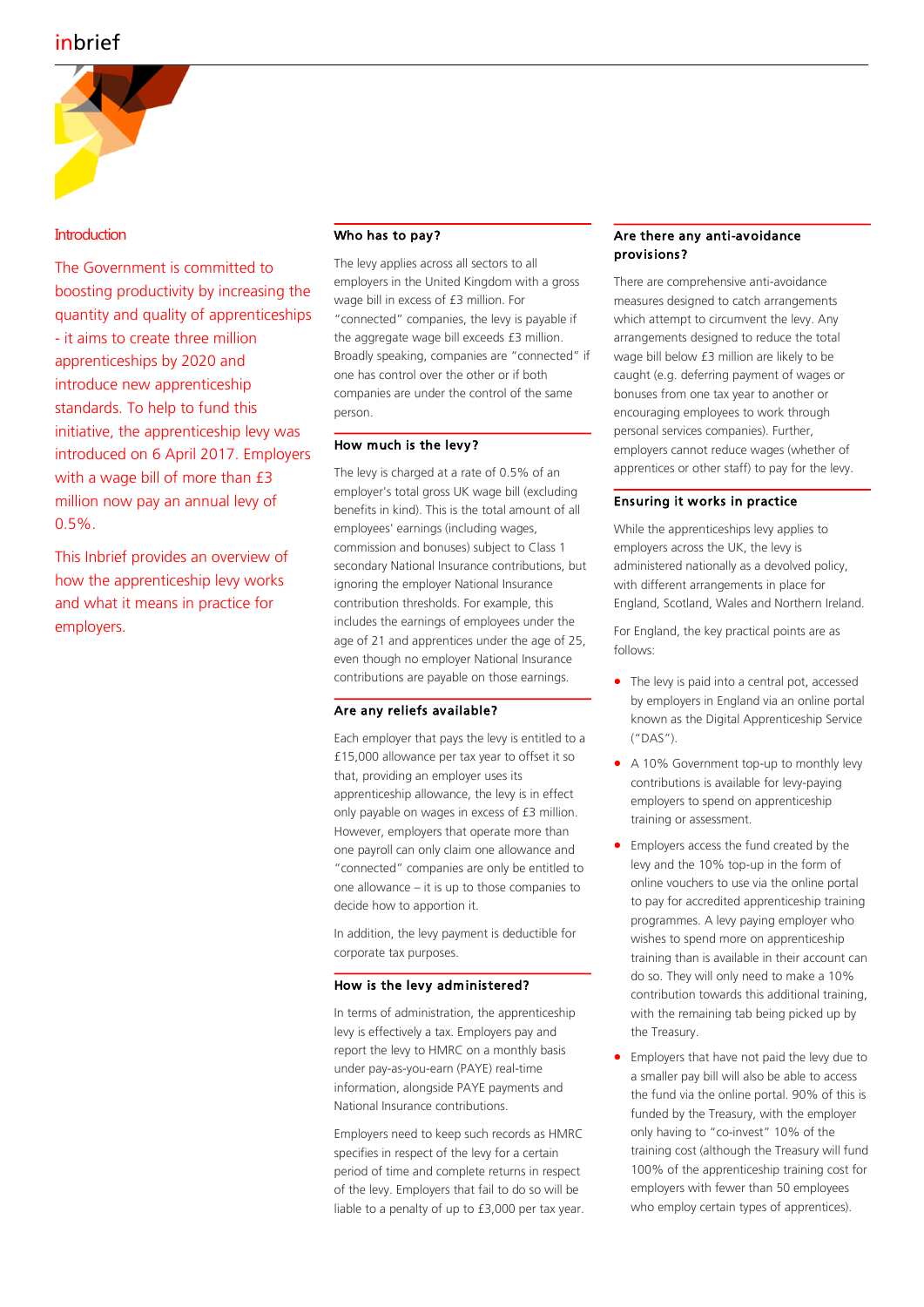

- Levy paying employers have available to them, in full, the amount that they paid into the fund for use on apprenticeship training and assessment. However, the vouchers to access those funds are only available for 2 years. If not used in that time, the amount will go towards the funds for employers that do not pay the levy and the top-ups referred to above. Credit in the account will be used on a "first in first out" basis.
- The DAS can also be used to select an apprenticeship [framework](https://www.gov.uk/government/publications/apprenticeship-frameworks-live-list) or [standard,](https://www.gov.uk/government/collections/apprenticeship-standards) choose training provider(s) and post apprenticeship vacancies. Levy-paying employers can further use it to manage payments to payment providers.
- The levy does not affect funding for apprenticeships that began prior to 1 May 2017, which should be funded and run in accordance with the terms and conditions originally put in place in respect of those apprenticeships.

#### What standards apply and how are they monitored?

In implementing the new system in England, the Government has taken a standards-based approach to ensuring the quality of apprenticeships. The previous apprenticeship frameworks were criticised as not being sufficiently rigorous or responsive to employers' needs. To tackle this, the development of around 500 clearer, more concise, standards is being led by a group of "trailblazer" employers. This provides a selection of approved training providers for each type of apprenticeship and funding is available only for these approved providers. Apprenticeships are becoming available up to the highest level, with universities working with employers to deliver "degree apprenticeships" in professions such as law, software development and accountancy. Higher-level apprenticeships (degree level and postgraduate study) and apprenticeships for school leavers (aged 16 to 18) are likely to be eligible for increased funding.

As of 18 January 2018, there were 220 standards approved for delivery and employers are already recruiting apprentices onto those standards.

Recognising that the standards-based approach

is a significant change, the Government will not withdraw the framework apprenticeships until 2020. By then it expects employers and providers to have completed the transition to standards.

The Government has also made provision for an Institute for Apprenticeships (the "IfA"). This is a new, independent body led by employers and business leaders to regulate the quality of apprenticeships. The IfA works closely with apprenticeship providers to ensure that what is delivered is what is needed by employers.

In another bid to safeguard the quality of apprenticeship training programmes, it is an offence for a training provider to call a course an "apprenticeship" if it does not comply with the requirements of a statutory apprenticeship.

#### What does the levy mean for employers?

Some key implications are highlighted below:

• Increased costs for large employers Employers are prohibited from recovering the levy from employees (by deduction from wages or otherwise). Combined with the introduction of the National Living Wage, the levy has increased costs, especially for large employers, although this may have been offset to a limited extent by the National Insurance contribution exemption for apprentices under age 25.

#### • **Sector impact**

Certain sectors, such as construction and engineering, also pay a separate industrylevel training levy. For instance, the Construction Industry Training Board (CIBT) Levy is used to support construction employers with the costs of having an apprentice, including wages, travel and tools. The apprenticeship levy and the CITB Levy and engineering training levy operate alongside each other.

#### • **Potentially limited benefit for some employers**

If employers are to receive any benefit from paying the levy, they will need to employ apprentices and ensure that their apprenticeship scheme satisfies Government standards. It cannot be used to pay salaries

or staff costs – or to fund existing in-house training for non-apprentices. Many employers that are liable to pay the levy have no or limited apprenticeship programmes and so may struggle to spend an amount equivalent to the levy in the specified way. This means that there is likely to be money left over at the end of the twoyear spending window which can be accessed by others through the central fund.

• **Disproportionate impact on "temping" agencies** 

Temporary employment agencies have a pay bill which can cover many thousands of (high turnover) temporary agency staff placed in other businesses, whereas an agency's core business consists only of a much smaller number of staff. Temporary employment agencies are therefore liable to pay a disproportionately large apprenticeship levy compared to the number of apprentices they would be likely to train for their own purposes.

#### Next steps

- Employers should continually review their pay bill to work out if the business will need to pay the levy. If so, the business will need to budget for this extra cost, for any years in which the gross wage bills is likely to exceed £3 million.
- Keep under review how to get the best out of the apprenticeship fund (especially if a levy paying employer). Review the structure of any learning development programmes can more training and development be delivered through apprenticeships? Remember that apprenticeships are not just for young people.
- Register for the online Digital Apprenticeship Service, even if not currently a levy paying employer.
- Keep an eye on the growing number of accredited training providers to consider relevant providers for your business.